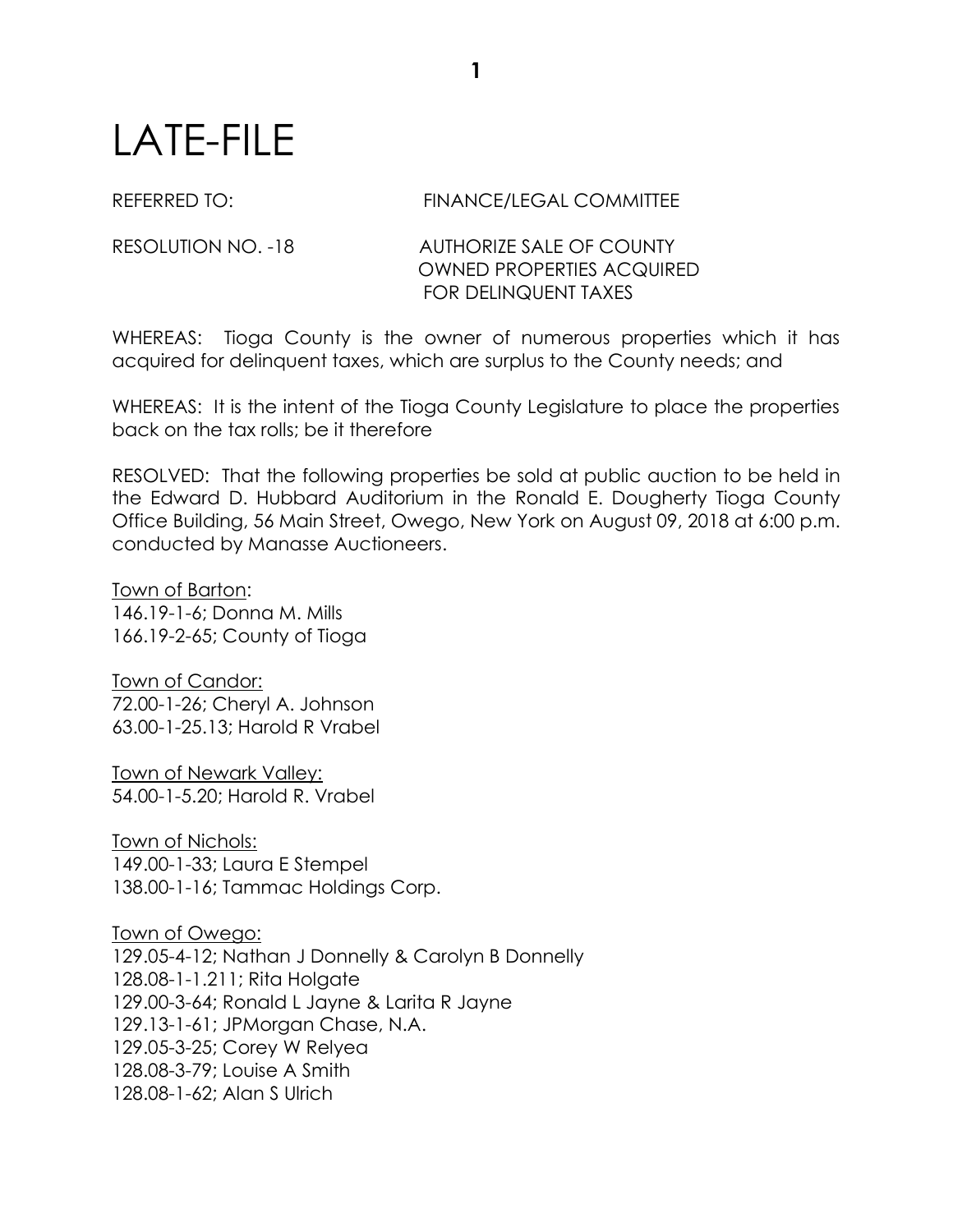Town of Richford: 4.00-1-9; Kenneth J Barnes 2.00-2-20; Xuan Zheng

Town of Tioga 136.00-1-28.10; Herbert Sandy Bonilla & Nicole C Chiarello 148.00-1-15.10; Phyllis Davies